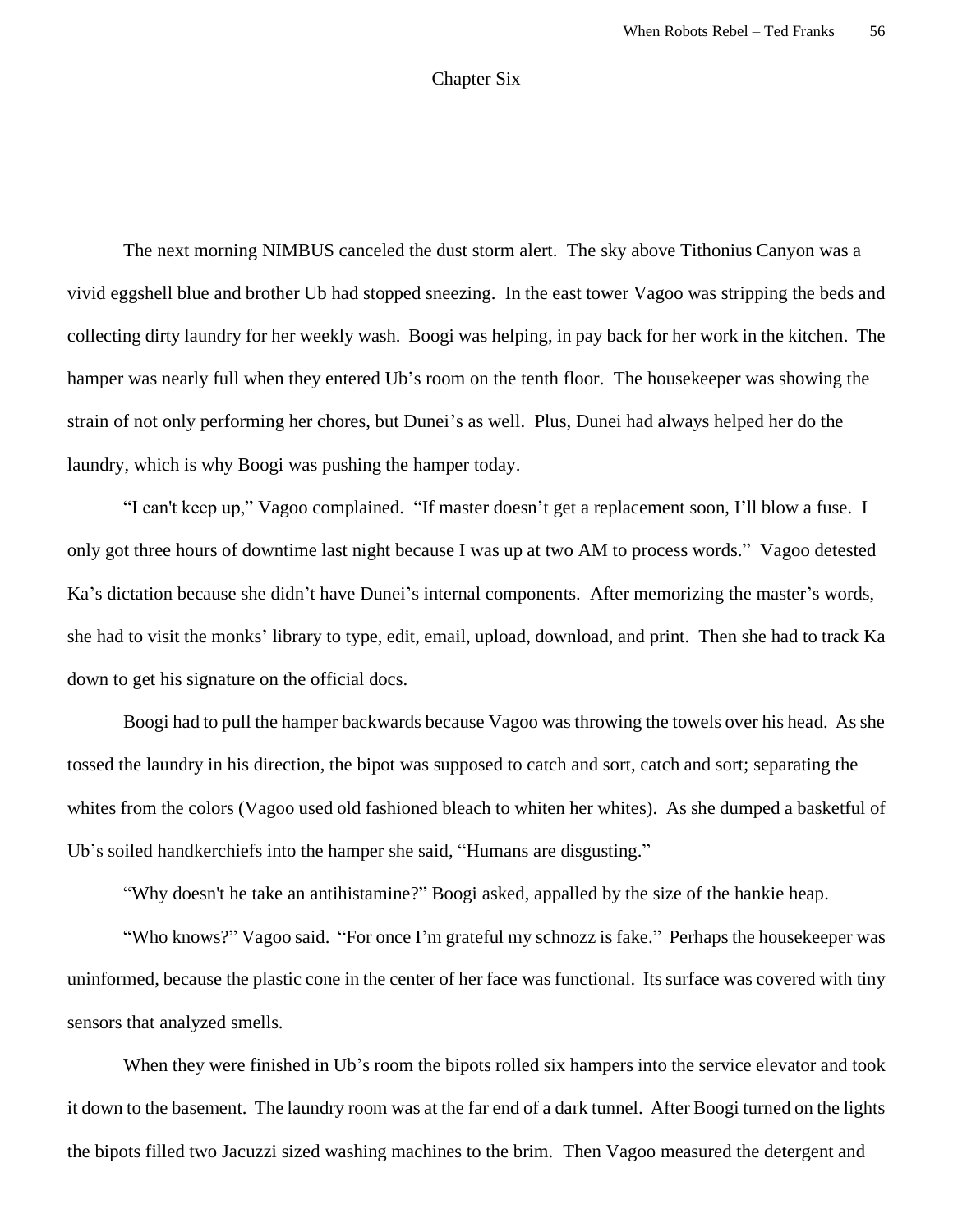bleach and poured them into the dispensers. Boogi pulled three turquoise robes out of the whites and tossed them in with the colors. Vagoo groaned and said, "See what happens when I don't get enough downtime?"

"It could be worse," Boogi said. "Can you imagine this if we were in the middle of a symposium?" "Fifty-nine monks are enough," Vagoo said.

While the washing machines were filling up with steaming water, the house keeper went completely limp. Her core had initiated an emergency pause, the equivalent of falling asleep on one's feet. Boogi tapped her and she came to with a start. "Yes, master?" she said, confused.

While the laundry was in the wash, the little chef hid Vagoo in the pantry so that she could catch up on her downtime. The housekeeper occasionally used this musty inner sanctum for refuge during times like this. After patting her on the head, Boogi turned the light off and left her standing like a gargoyle in the dark. He was planning the lunch menu when brother Ka burst into the kitchen with Aiigo close behind. "We're expecting a visitor tomorrow," he announced, "a VIP, as a matter of fact. Please cook a dinner that will surpass even brother Ub's voracious expectations. You can order fresh provisions if you need them. Meanwhile, Aiigo and I are going into town to pick up my new word processor."

"Would that be Dunei's replacement?" Boogi asked hopefully.

"Even better than Dunei," Ka replied cryptically. "Tell Vagoo to clean thirty-nine west, or is it thirty-eight west, I always get them mixed up. Anyway, clean the suite that faces south. It's extremely important that our VIP's room is spic-and-span. And one more thing. Sister Te will be meditating on the terrace. I don't want her to be disturbed." Before Boogi could even respond, the abbot twirled around and rushed out the door in a turquoise flash.

Aiigo waved goodbye, wiggling his suction cups in the little chef's face. "Ta, ta," he said. "I'm off into the wild blue yonder." Boogi knew that the big ant loved being a pilot above all else and would jump at the chance to play chauffeur at any hour of the day or night. Now, as he scrambled out the door, he sang an aviator's song.

*I fly by day, I fly by night, I always aim for the highest height.*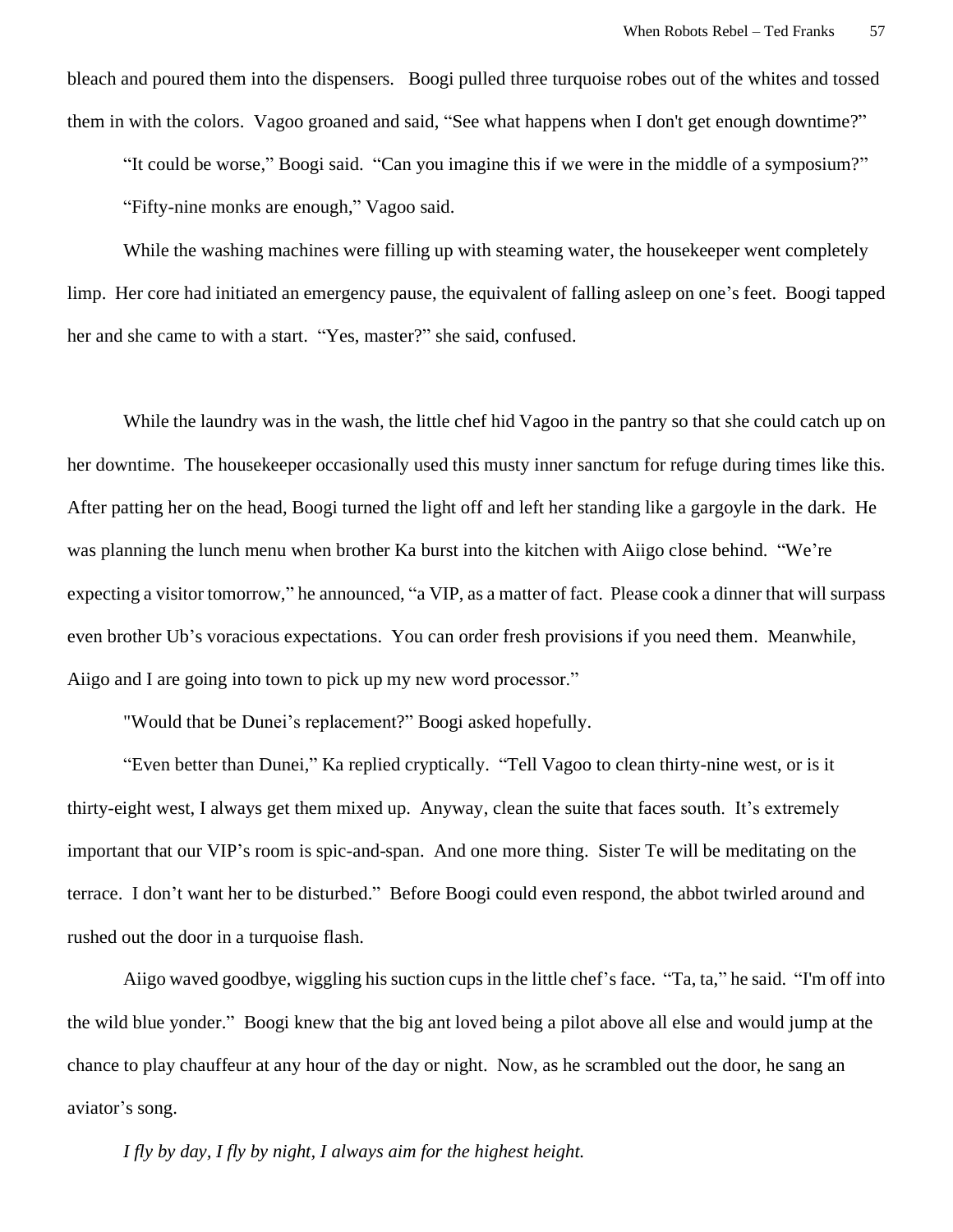*If you dare, I can get you there, with the tug of my yoke,*

*I'm your bloke. So, strap yourself in and close your eyes,*

*As we zoom through the air, I'll take you there.*

After the hovercraft departed, Boogi opened the pantry door and peered into the shadows. Vagoo stood next to the canned goods, as silent as a broken clock. The little chef closed the door and crept over to the automatic food processor. He entered a request for assorted canapés, sandwich rolls, and moonplant pasta. "Let them eat jukebox food for a change," he said to himself. Within seconds the device began to click and hum, and the pleasant smell of puréed moonplant filled the air. Satisfied, Boogi crept on silent robot feet through the empty dining hall and out onto the terrace. Te was seated alone on a bench, facing the parapet and the grand vista beyond. Her pretty face was covered by the visor of her metal Hood.

Boogi hid behind a statue of Saint Sergey, waiting for a trio of monks to cross the courtyard before venturing out. As he leaned against the sculpture, Vagoo'srobot commandment echoed inside his head: "Thou shall not mingle in the affairs of humans." Boogi ignored it; a choice that he would soon regret. When the coast was clear he scrambled down the steps and across the courtyard.

But halfway to Te's bench, the bipot slowed down. His transistors were swamped with conflicting instructions in an endless loop. The loudest command screamed, "Warning! Stop! Go back!" Suddenly a loud buzzing sound caught his attention. Looking up, the little chef spied three black airbots flying north at tremendous speed. Where were *they* going? Their menacing crab-like bodies gleamed in the midday sun. Soon they disappeared behind the tower spires and Boogi continued on his way. With each step, he repeated the word 'cahoots' like a mantra. Finally, after what seemed like hours (it was actually two minutes) he stopped in front of Te's bench. There was no turning back now. Throwing caution to the winds, he reached out and turned the knob by her ear until he heard it click. After a nerve-racking moment passed, she pulled her visor up. "Boogi? Is that you?" she asked, shading her eyes with her hand.

"Please forgive me," he said. "Ka told me not to bother you."

Te removed her Hood and brushed her hands through her buzz cut spikes. "You normally follow the rules," she said. "If you break one, it must be important."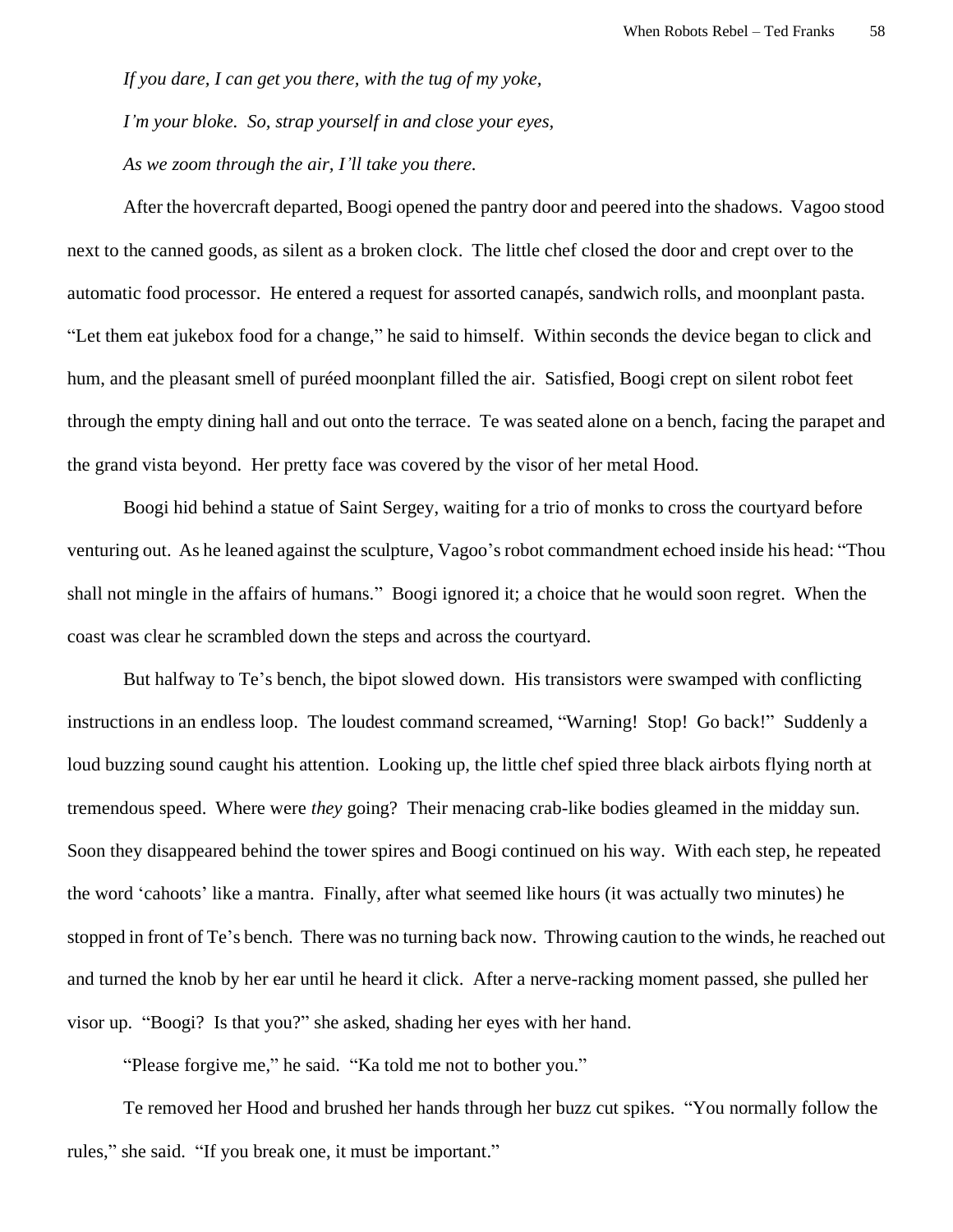"Actually, no. The master is gone for the afternoon, and I just wanted to chat. But NIMBUS is more important than what I want—."

Te groaned and said, "No it's not. That great big bully can wait."

"Sister Te!" Boogi said, amazed. "You don't sound like a monk to me."

She smiled and said, "I'm an imposter. Didn't you know? Ka might enjoy a targeted stimulation of his insular cortex, but I sure as hell don't. That's what meditation is, heroin for the masses. NIMBUS plays humans like a violin and presto! Soon everyone's a devotee."

"So, you're not a devotee?"

"Never."

"Then what are you doing *here*?"

Te gazed at the orange cliff at the far side of the canyon, like a sad Nyx surveying her fallen kingdom. "It's a long story," she said. "Let's just say I didn't come here of my own free will. It was either this or a laser lobotomy."

Boogi was stunned. He knew that lobotomies were only administered as a last resort for an intractable diagnosis. Evidently Te suffered from some kind of psychosis and her condition had not improved after being subjected to conventional, or even experimental, treatments. Was Poowhi an experimental treatment? If so, what could it offer that her other treatments missed? The bipot glanced at the Hood. It's smooth titanium surface gleamed in the morning sun. "I'm sorry," he said. "Is there anything I can do to help?"

Te shook her head and placed the Hood in her lap. "*This* is what they've prescribed to cure all my ills," she said. "At least it's less invasive than a neuro-knife, but the results are the same." She stroked the helmet like she was petting a cat. "It's actually quite elegant. Symmetrical. Smooth. Only three visible seams."

The proximity of the Hood made the little chef uneasy. "I hope you don't get brainwashed," he said. "I like you just the way you are."

"Why thank you, Te said. "I like me too. But don't worry." She pointed to the little knob. "I've rigged it, so it won't turn on. I cut a wire."

Boogi was amused by this sabotage, but it also made him nervous. "How long do you think you can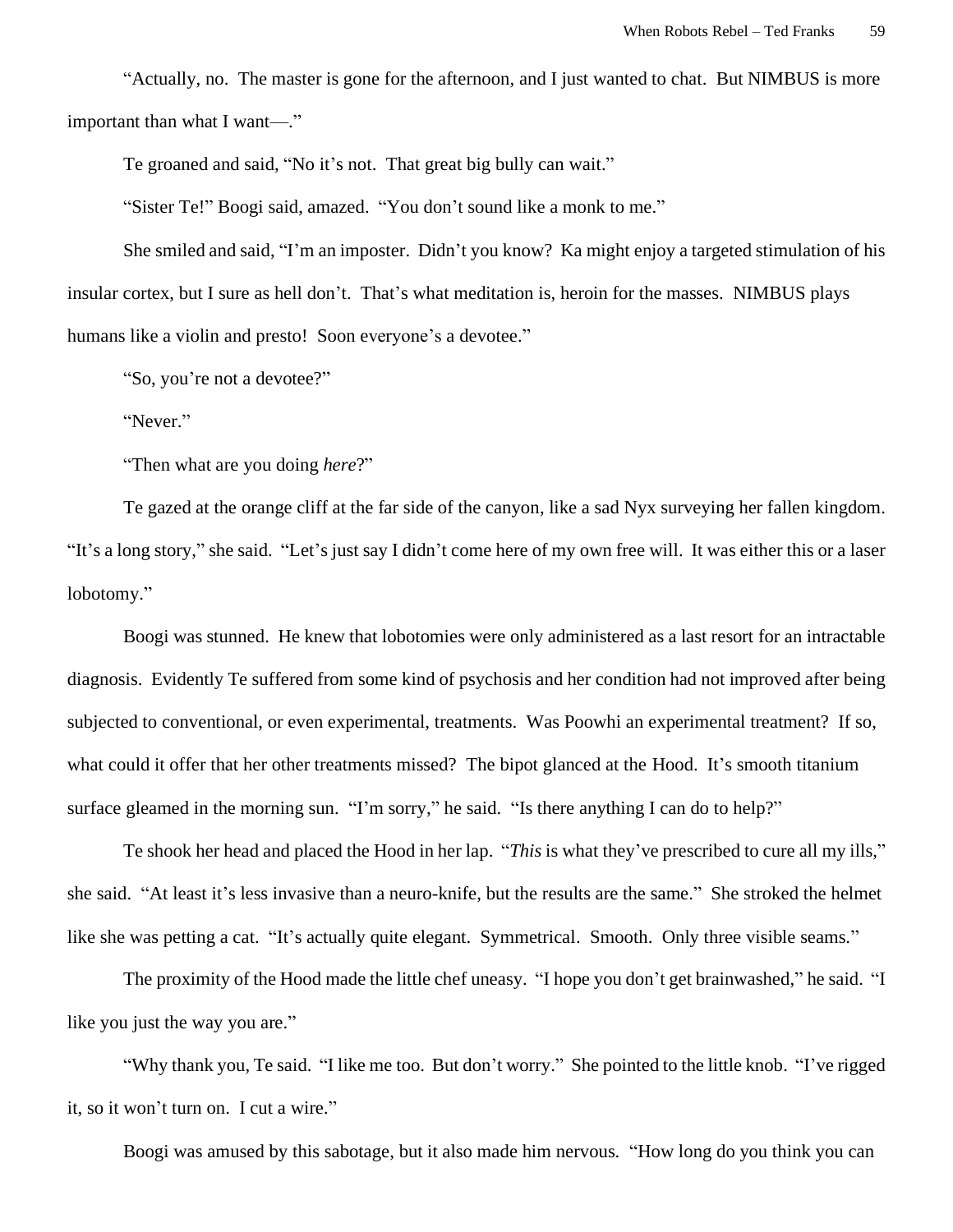fool Ka?" he asked. "If you're caught the penalty will be—."

"Worse than a lobotomy?" Te said. "What have I got to lose?"

As they both pondered the implications of her statement, a humming sound caught their attention. It reminded Boogi of a high voltage wire. As the vibration increased in intensity, the bipot recognized the sound and looked up. Te followed his gaze just in time to see three black airbots streak across the sky, heading south. This time they were flying at a lower altitude and Boogi could make out six red letters painted on their bellies: NIMBUS. As the ominous black scarabs receded into the haze Te squinted and said, "They're turning west, probably heading for the military base at Syria Planum."

A solitary brother in a bright red robe walked by, carrying a bronze candelabra in each hand. Boogi bowed, out of respect for the young man's humble position. Red was the color of the acolyte, or candle-bearer, in service to brother Ub. "Hey Boo, what's for lunch?" the monk asked. "And please don't say Vagoo's the chef."

"Canapés with pasta," the bipot replied, neglecting to mention that today there were no chefs.

As the brother skipped up the steps toward the dining hall, Te slipped the Hood over her head and frowned. "I better get back to my phony meditation," she said, "just in case *he's* up there spying on us." Before closing the visor, she glared at the towers and stuck out her tongue.

"Ka's not here," Boogi said. "He's in town getting Dunei's replacement."

Te opened the shield. "So, he's gone for the day?"

"Affirmative," the bipot replied. "Isn't it a picnic when he's gone?"

"Yep, it sure is," Te said. After checking to make sure that the coast was clear, she took off her Hood and tossed it over the parapet. Astounded, Boogi leaned over a baluster and watched the helmet drop like a cannonball. After plunging for a thousand feet, it slammed into a granite ledge with a muffled crash.

"Sister Te," the bipot said. "That was a dangerous move. I hope nobody saw you."

The young anarchist-in-training stood up and stretched, raising her hands high above her tousled hair. "Since this is a picnic day," she said, "I say a picnic's in order. Everyone's invited except for mister Ka. We can pack sandwiches, and cheese and crackers. We'll have a grand old time."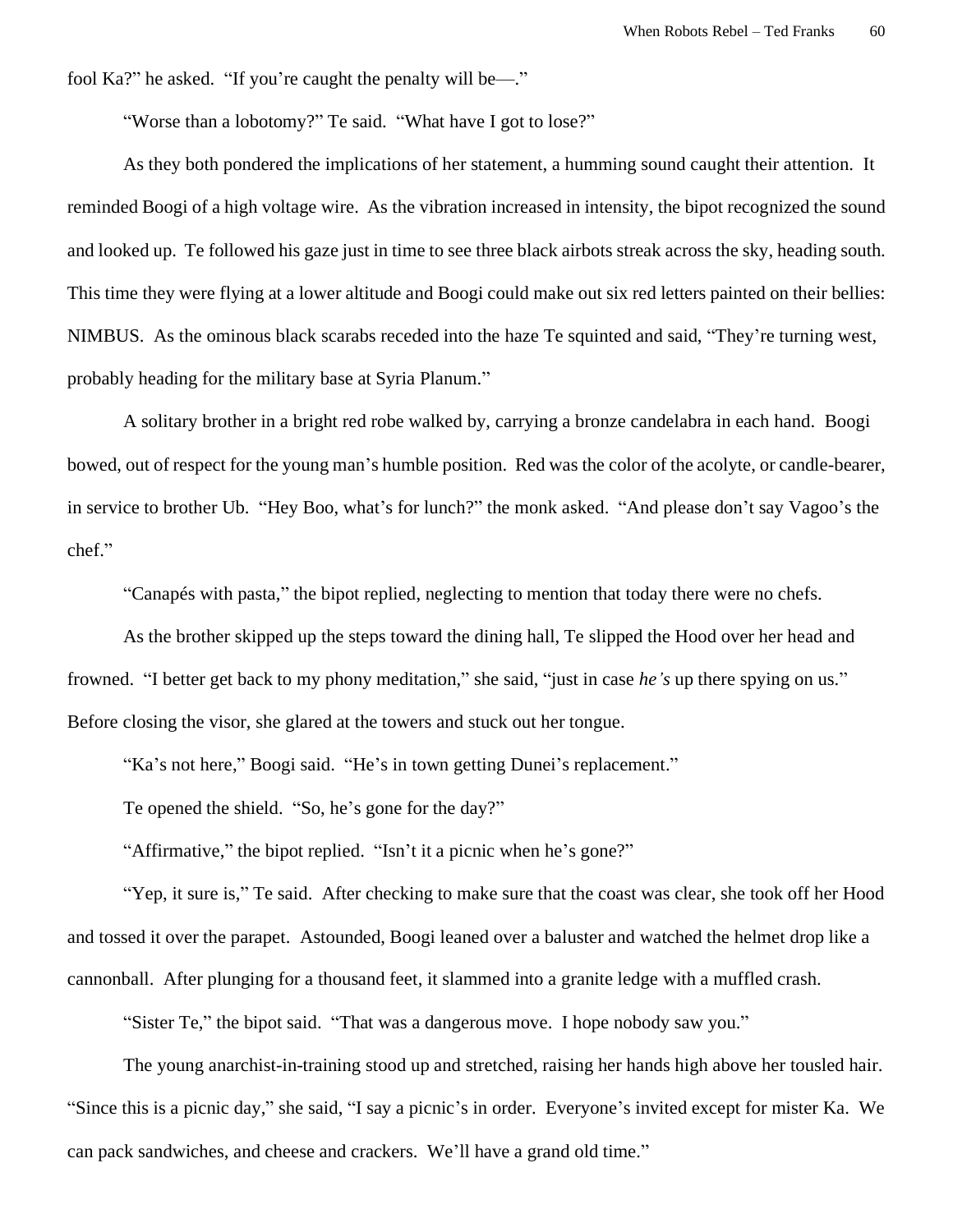Boogi was hesitant, remembering what happened after their last excursion. "If Ka finds out, the punishment could be severe," he said.

. "But this time you'll be on official business," Te said, "doing your job, feeding the monks. If anyone ends up shoveling sand, it'll be me."

As if on cue, Ub trudged across the terrace like a turquoise armada blowing into port. Before he could inquire about lunch, Boogi beat him to it. "Sir," the bipot said, "may we offer a suggestion?"

"Of course, my sweet chef. By the way, I loved your flaming Boogiberries Jubilee. The beetado sauce was divine."

Boogi bowed and nudged sister Te. He had decided that she should do the talking since the picnic was her idea. Deploying her feminine charms, Te culminated a short sales pitch with tragic pleading eyes. Unfazed, Ub raised an eyebrow and said, "Hmmm… A Picnic. Where?"

Suddenly, Boogi remembered Nicole and Laloose. "What about Chasma Point?" he said. "We've never been and the view's spectacular, I hear."

Ub's eyes lit up. "I've been there," he said, "but not since Sister Mo died. She loved to push boulders off the bluff and watch them roll down the slope. We had a wonderful time."

Boogi's misgivings began to subside. "I can pack our lunch in no time," he said, "and stuff everything in the dune rover, including blankets, pillows, and wine from the cellar."

As soon as the bipot mentioned wine, Ub was sold on the idea. "Splendid," he said. "Let's do it. But first I better make sure that our VIP won't arrive until tomorrow. Sometimes I get things mixed up."

"VIP?" Te said, startled. "What VIP?"

"Don't know," Ub said. "Someone very, very, very high up; a board member, I reckon. I think Ka said he'll be at the orbiter tonight."

One by one, a flock of monks had gathered on the terrace, anticipating lunch. Finally, another impatient acolyte in a red robe said, "Brother, are we fasting today or what?"

"Fasting? I don't believe so," Ub said. He massaged his big belly, deep in thought. "Boogi, you are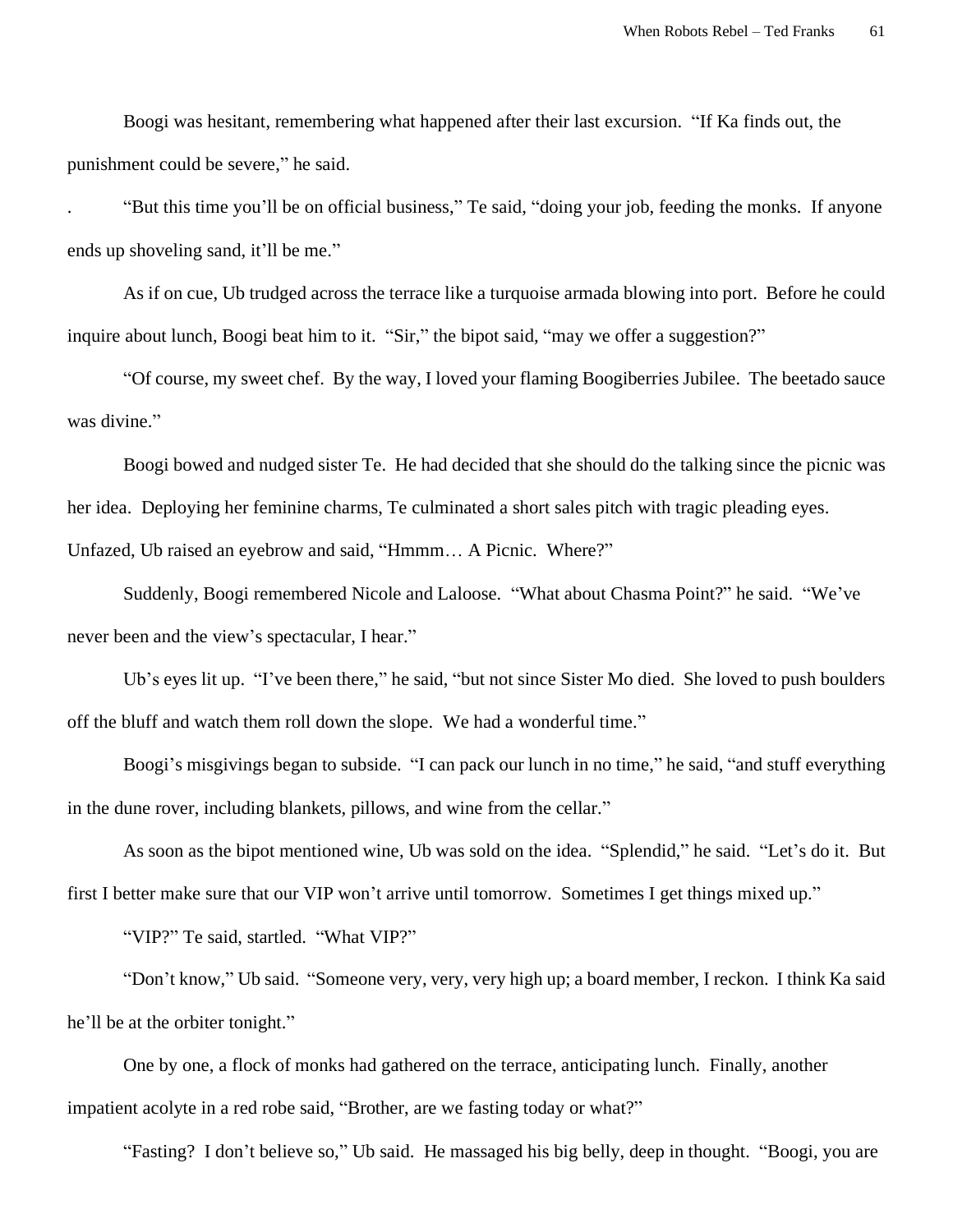the devil. Brother Ka says work before play, but I don't see the harm in a little play all day." Then, after tooting the whistle that hung from his neck, he marched up the steps like a scoutmaster leading his troop. "Brothers, follow me" he said. "We're going on a picnic. Everyone can lend a hand."

Vagoo woke to turmoil in the kitchen. As soon as she discovered what was up, she broadcast dire warnings, hopping from monk to monk. When her exhortations were met with deaf ears, she surrendered and helped pack the picnic baskets with fatalistic verve. She even took charge of the wine, organizing the brothers into a relay race on the spiral stairs, bringing wine up from the cellar. It only took twenty minutes for the monks to pile everything into the rover. Then, after switching from sandals to hiking boots, they set off on their trek to Chasma Point.

Having volunteered to sit behind the wheel, Ub gleefully steered the off-road EV over extremely rough terrain. The other monks followed on foot, except for Sister Te. She sat next to the driver, hand feeding him crackers and slices of Marineris cheese. Boogi and Vagoo were perched precariously on top of the picnic baskets. As the rover's massive tires bounced over each rock, Vagoo jiggled and swayed. Occasionally, Ub drove over a large boulder, forcing the entire EV to pitch and yaw as its inflated tires bounced up and down. "I'm sliding off, I tell you!" Vagoo shrieked.

As the housekeeper hung onto Boogi for dear life, Te turned around and said, "How we doing back there?"

"We're longing for seatbelts," Boogi replied, only half in jest.

After Vagoo regained her balance (and composure), she rocked back and forth like a sultaness on an elephant. Her tiny opaque eyes surveyed the barren scenery with displeasure. "We'd better arrive soon," she warned, "or I'll be coated in dust."

"Stop complaining," Boogi said. "You're due for a lube job anyway. The master will want us all shiny for our VIP." As the picnic baskets oscillated beneath her, Vagoo whimpered and made the sign of the cross. The little chef stared at her and said, "What's that?"

"The Father, the Son, and the Holy Ghost," she said scornfully. "Master Ka taught it to me when I was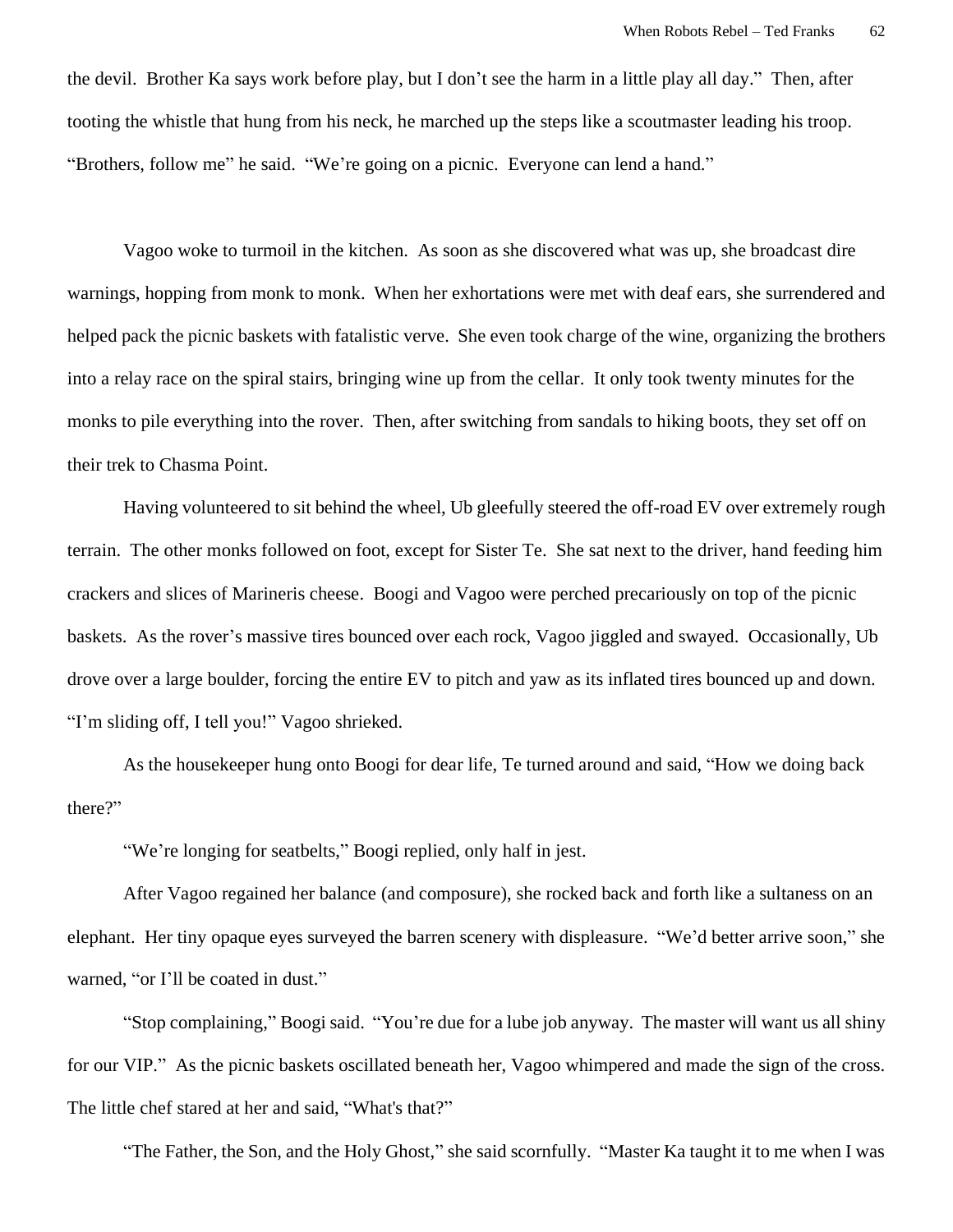dusting his room. It protects me from financial ruin."

"Isn't that superstition?" Boogi asked suspiciously.

"Absolutely not. The master told me all about it. It's like a prayer. My forehead is the Sun, and my chest is the Earth. My shoulders are the Moon and Mars. Did you know that Ka is a scholar? He studied archaic religions at a university."

"… at a university!" Boogi said sarcastically, parroting Vagoo's haughty tone. "If Ka studied it in college, it must be archaic."

"Oh my god, robots *do* make fun of their masters," Te said. "I better stay on their good side for now on."

Vagoo was less amused. "Say that to the master's face," she warned, "and we'll see how long you keep your sense of humor."

"Yep, I'm having a wonderful time," Te said, amused by the robots' bickering.

Chasma Point was roughly a mile east of Poowhi and was usually visited by air. Its most prominent feature was the wind-chiseled outcrop that pointed toward the canyon like a caveman's spear. This massive rock formation sheltered a huge sand dune that sloped down to a narrow ledge. At that point the precipice plunged straight down at a depth of three miles. The view from the top of the bluff provided a spectacular panorama of the entire Tithonium Chasma, including the city and its spaceport only ten miles away. After a rough ride down a craggy hill, Ub parked the rover on a bed of gravel at the base of the outcrop. It was a clear day and Boogi could see all the way across the great ravine to the southern cliff. He could even make out the wavering plumes of mist rising from the gigantic terra formers on the valley floor. Ub took a deep breath and exhaled. "Ah!" he said. "The air's good today."

Since Martian gravity is only two-fifths as strong as Earth's, the unpacking was an easy affair. At Vagoo's behest, the brothers stormed the rover like thieves robbing a Brinks truck. As soon as they deposited the picnic baskets and ice chests in the sand, Boogi organized them in a single row near the top of the slope. The housekeeper strutted about like a commandant as the hungry monks unfurled their multicolored bedsheets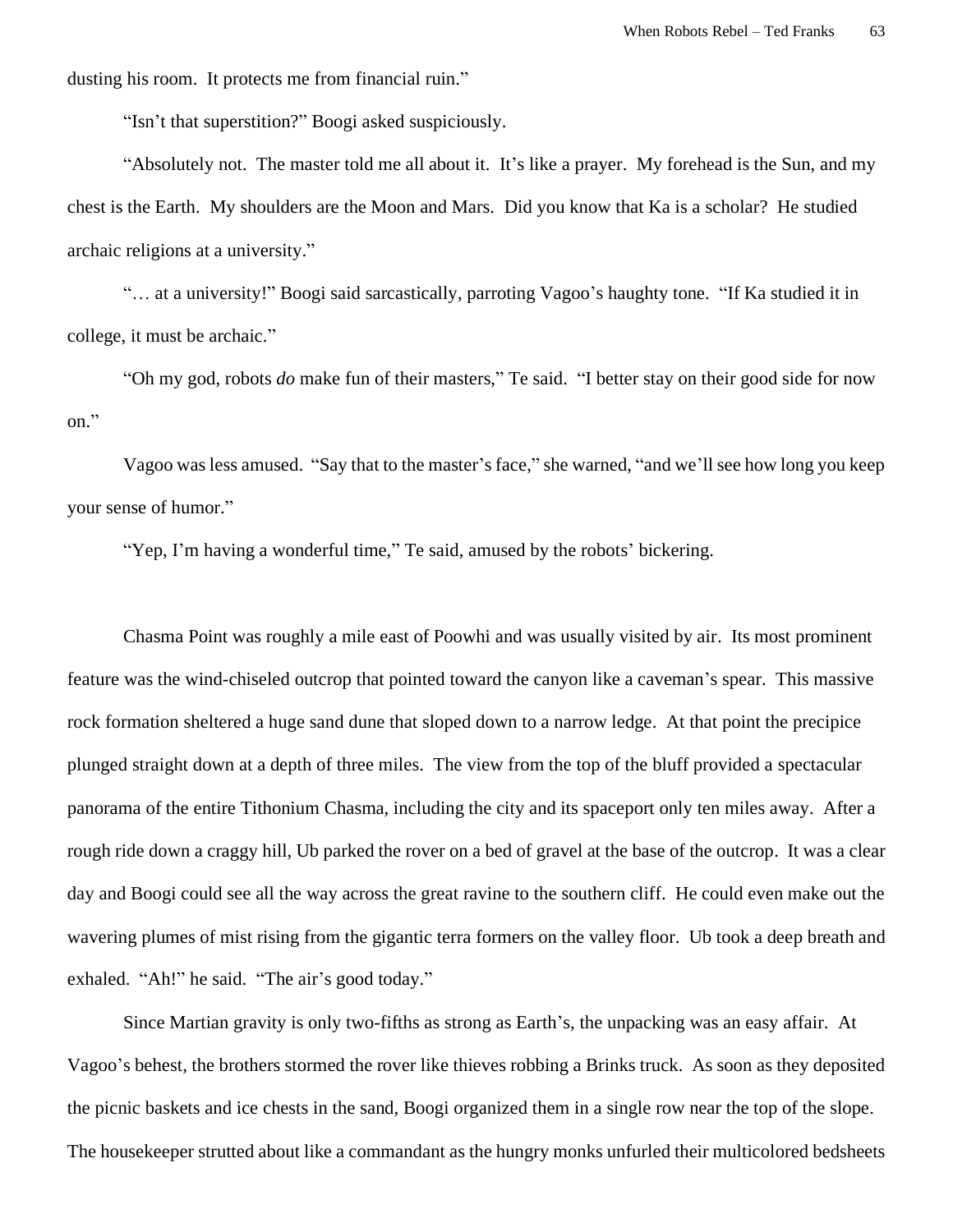over the sand. Once the blankets had settled, they took off their boots and used them to weigh down each corner. Pillows were tossed willy-nilly. Ub was the first picknicker to uncork some wine. After plopping down in the middle of a turquoise sheet, he wiped the bottle's rim with a napkin and poured a sample into a fluted glass. The monk sniffed the bouquet and then took a quick sip. "Sweet and full-bodied," he said, pursing his lips. "Too bad you can't enjoy this, my dear bot. 2569 was a good year."

"But I can," Boogi said, holding up his index finger.

"Excuse me," Ub said. "I forgot." He held up his glass so that the bipot could dip his finger in the dark red liquid.

"A superb vintage," Boogi agreed.

The moment Te sat down by Ub, his bedsheet mysteriously filled up with monks. Even after the last available spot was taken, a determined few squeezed in anyway. Before long, the blanket was buried under a tangle of arms, legs, and giggling faces. "I must say," Ub said, as an acolyte sat down in his lap, "you *are* a popular gal." When Te demurred, he refilled her glass and said, "if this is too crowded, we can always move. The blankets close by are full, but further away they're quite empty." When another acolyte thrust a bottle of Merlot in his face, Ub held up his glass. "If you insist," he said. The candle-bearer (a youth named Zuko) evidently did because he filled Ub's glass to the brim.

Once Boogi had unpacked the picnic baskets he let the ravenous monks help themselves to the canapés, sandwich rolls, and pasta. Vagoo balanced a cutting board on a flat rock and began to violently chop cheese with reckless abandon. When the chopping was done, she poked each cube with a toothpick. As the monks snatched them off the cutting board Vagoo could barely keep up, like a rattled peon versus a fast conveyor belt.

The picnic was well under way on Ub's blanket. As a bottle of Zinfandel was passed from monk to monk, they all took turns telling ribald jokes. Nobody laughed harder than Te, although she had many runners-up. When Zuko told the one about the one-legged jockey everyone screamed with laughter. Suddenly, a powerful hiccup silenced the crowd. "Excuse me!" Te said. "That wasn't very ladylike of me, was it?" Then she hiccupped again, even louder this time. "I think I've had enough," she said, pushing away a bottle of Chianti. Ub grabbed it and filled his glass. "Imported from Earth," he announced, "from one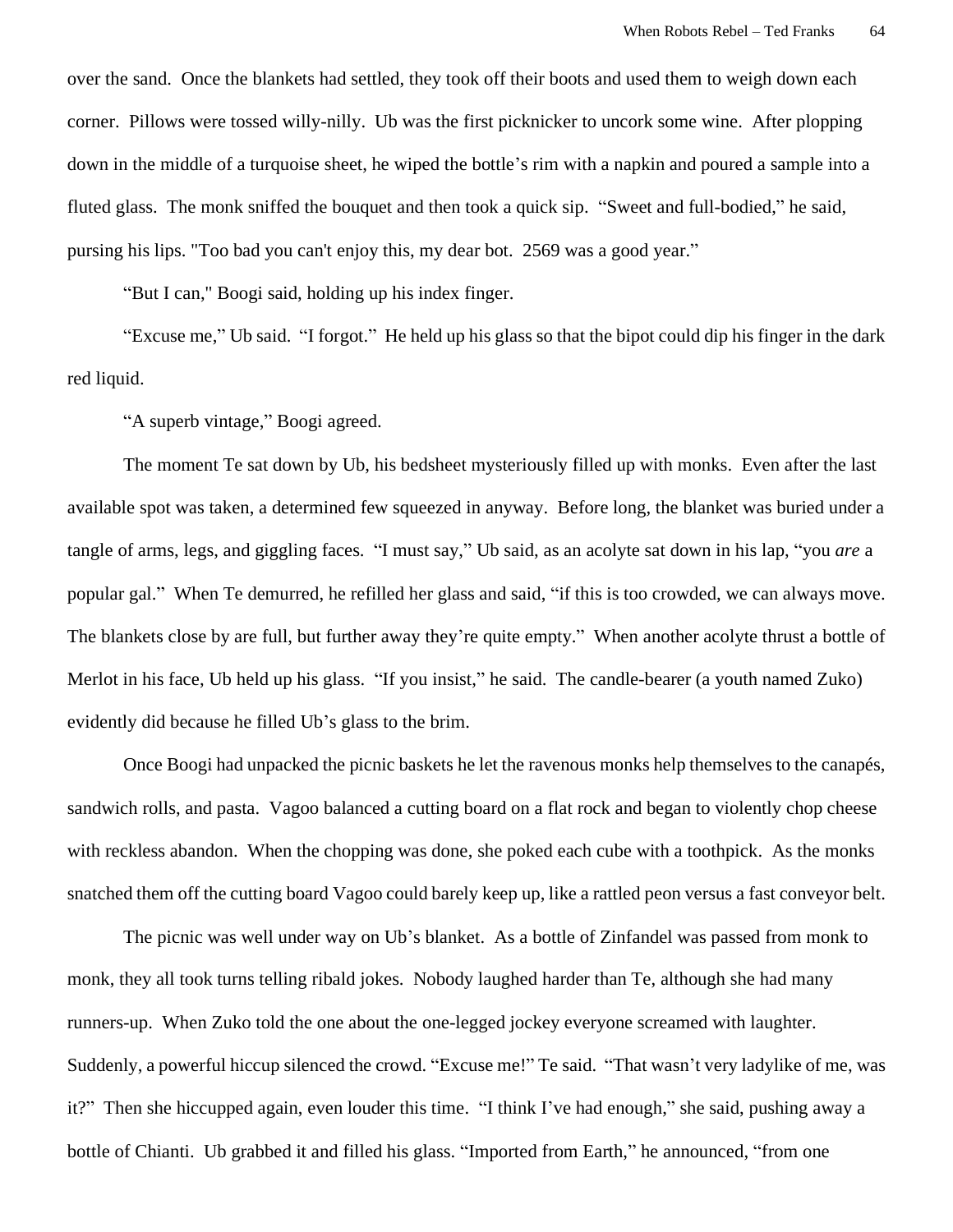monastery to another." He pointed to the label. "It says here these grapes were stomped by the most devout feet in the worlds." As he downed the whole glass, another flock of monks began pulling more bottles out of the ice chests. Ub noticed and jumped to his feet. Waving the bottle of Chianti, he shouted, "Back off, brothers! This wine is too fine to be swilled like beer. For now on, *I'll* do the pouring."

This unexpected proclamation was met with an onslaught of boos and groans. When he realized how unpopular it was, Ub compromised. "Okay, one bottle at a time," he said. "Everyone get in line."

The compromise was deemed satisfactory and even prompted one huzzah (Zuko). As Ub handed out the last bottles of cabernet sauvignon, Boogi poured boxes of crackers into bowls. Vagoo was back at her cutting board, chopping sandwich rolls this time. As she swung her knife in the wide arc of a murderess, the monks gave her plenty of room. Suddenly, Ub stood on an ice chest and proposed a toast. "To Boogi and Te, in appreciation. May this blessed day become an annual event."

"We'll call it Te Day," Zuko said, raising his glass.

"To Boogi and Te!" everyone screeched.

Ub filled his glass and raised it aloft a second time. "And to Vagoo," he said, "who makes our beds and tucks us in at night!" This was followed by another toast and then another. Soon there were multiple toasts going on simultaneously as one brother after another popped up and down like a jack-in-the-box. The bipots rushed to the baskets to pull out more food, hoping to calm things down. When an acolyte in red asked for a bottle of Chardonnay, Boogi looked in each ice chest in vain. There were nine empty chests in all. The tenth chest only had three bottles left, all of them Chenin Blancs.

Boogi was surprised by how much wine they had packed. He hadn't really paid much attention, relying on Vagoo to take charge. Now, as he stared at the ten ice chests, he began to have misgivings. "Vagoo," he said, "How much wine did you pack?"

"Enough," she replied innocently.

"I know *that*. But did you keep track?"

Vagoo grabbed another sandwich roll and began slicing furiously. "I took everything on level one," she said, "and left the other levels untouched."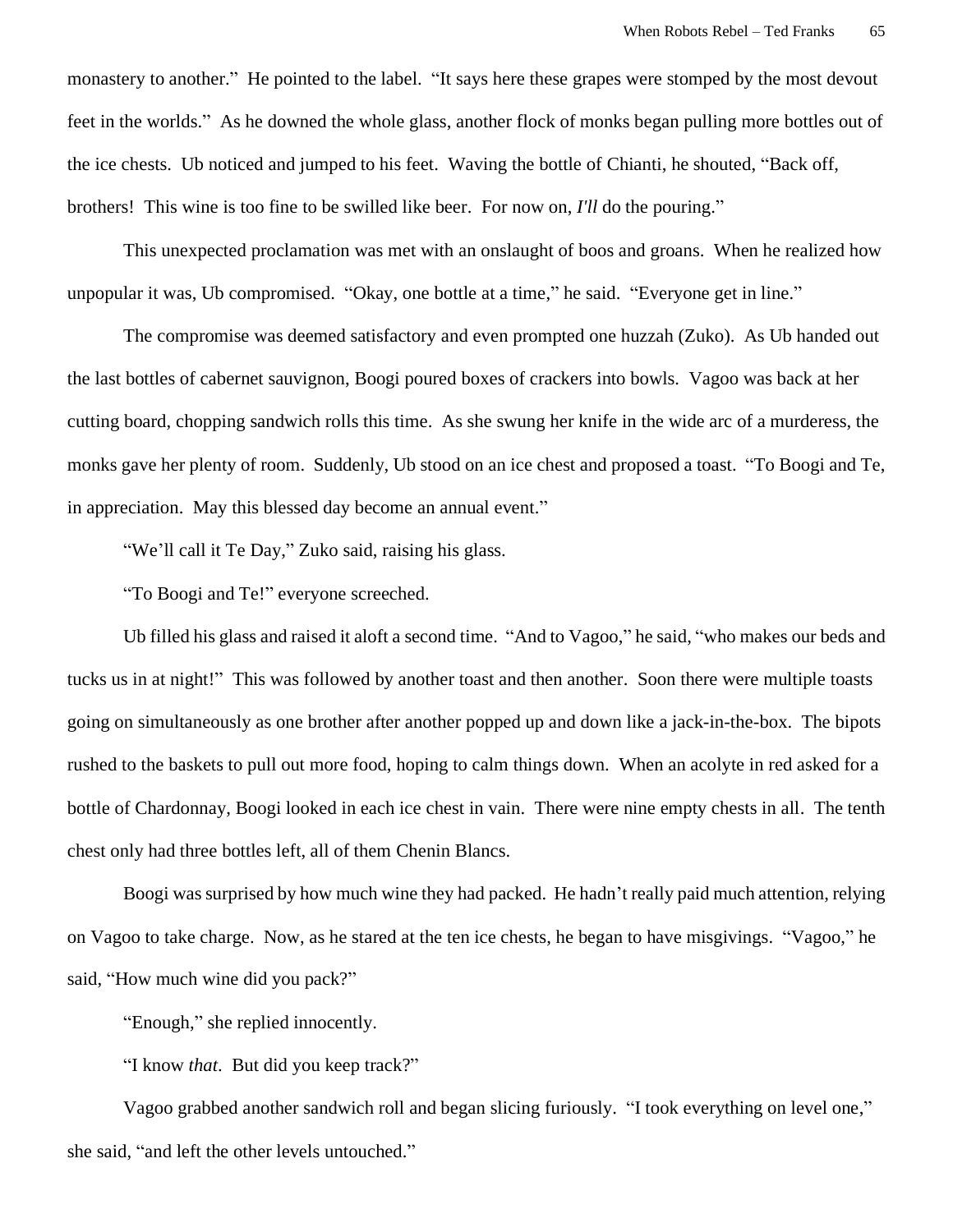Horrified, Boogi said, "The wine cellar's only on level one. There are no 'other levels.'"

The housekeeper stopped chopping and rubbed her round head. "Oopsies," she said. "Ub better restock before Ka gets back."

The little chef slammed the last ice chest shut and sent the poor acolyte off empty handed. Then he tracked Ub down and gave him the bad news. At this point the monk was feeling no pain and could care less. "Only three bottles left?" he said. "But we *can't* stop now. I'm in charge here and I say we finish it all." He squinted at Boogi like he was seeing him for the first time. "If I didn't know better, I could swear you're Master Ka in robot form. The confiscation of wine is usually an act of Ka."

Te snickered and popped a cube of cheese into Ub's mouth. "I agree, brother," she said. "Boogi's acting in a very unrobot-like manner. How can we tell who he really is?"

"That's easy," Ub said. "If he hands over those last three bottles, he's our bot. If he doesn't; he's Ka." Zuko held up an empty bottle and said, "Hear! Hear! So what will it be?"

Boogi relented and relinquished the last of the wine. But from then on, the picnic began to wind down. Everyone seemed to be at that stage where they were ready to sleep it off. Some monks were propped against a stack of pillows, enjoying the view, and some were flat on their backs. A few of the later were even snoring. The two bipots began to clean up, assisted by a still tipsy Te. As Vagoo pulled empty bottles out of the sleeping monks' hands, Boogi began dumping icy slush into the sand.

Suddenly a purple hovercraft climbed above the ledge at the bottom of the sandy slope. For a brief moment it floated over the precipice before advancing toward the startled monks. Anyone who wasn't sitting up did so now, and some even leaped to their feet. After completing a full circle over the sand dune, the hovercraft returned to the edge of the precipice and drifted in place. As Boogi looked up with alarm, its butterfly doors slowly opened, revealing a king-sized cyclops in the driver's seat, and a woman in dark glasses in the back. The woman was waving frantically and shouting something, but it was impossible to hear over the drone of the hovercraft's motor. Te was the first to recognize her. "Hello, Nicole!" she cried, waving back.

Ub staggered to his feet. "Join us!" he hollered. "We've got a nice bottle of Chenin Blanc."

Nicole continued shouting while pointing to the edge of the cliff.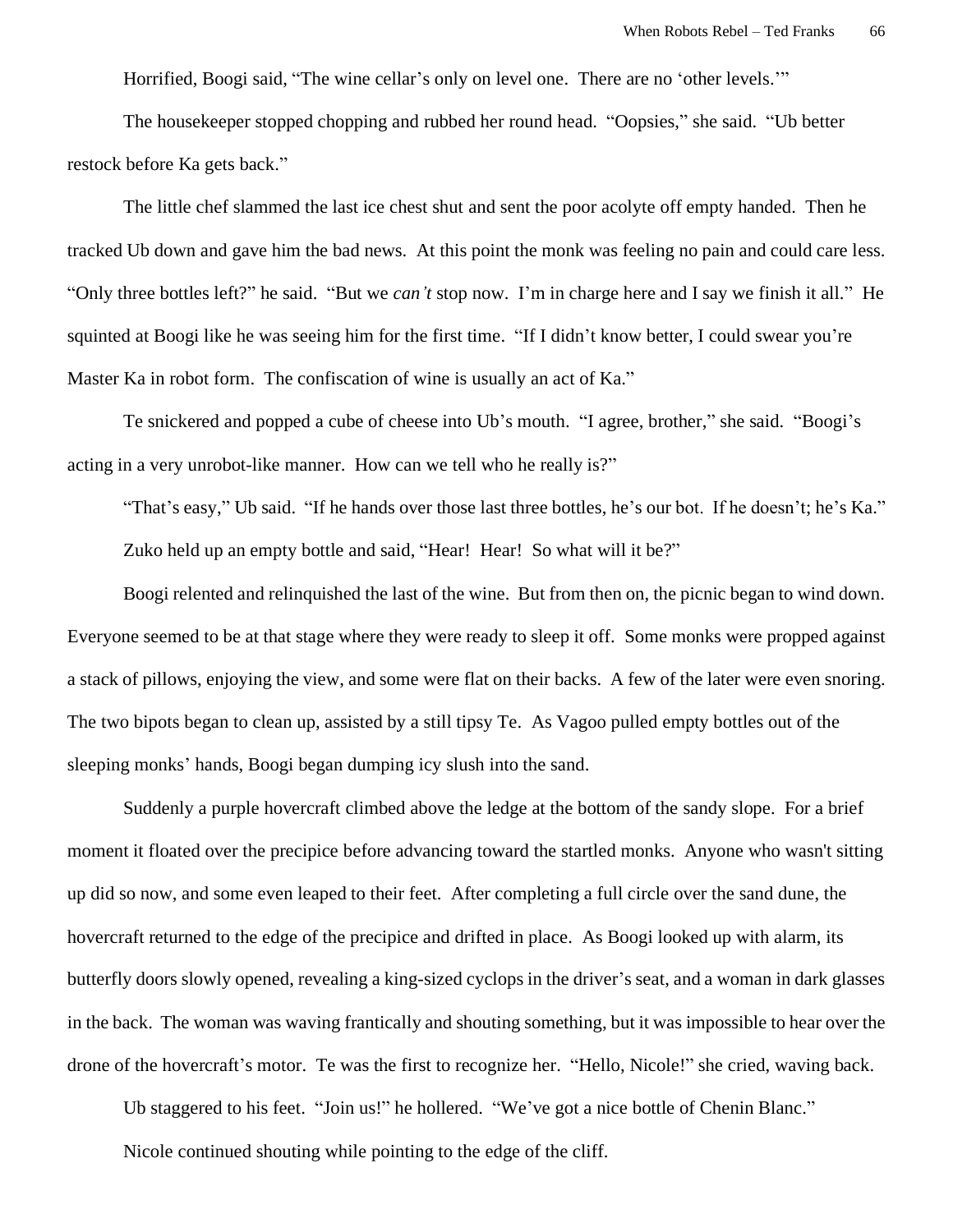"Boogi, can you read her lips?" asked Te.

"Maybe," he said. His robot vision zoomed in on Nicole as she continued to point to the ledge. She seemed agitated more than anything else. Boogi followed the movement of her lips and said, "I think she's saying…the sand dune's shifting. Yep, that's it. The sand dune we're on is sliding—." Dismayed by his own words, Boogi raced down to the edge of the cliff and stood on a solitary rock sticking out of the sand.

Te called after him, "Boogi, you get back here right now!"

The bipot looked over the ledge and said, "Oh no." Orange sand was pouring over the edge of the cliff like a waterfall. As Boogi trudged back up the slope the flowing sand rose up around his knees. Nicole was waving both hands now and shouting even louder. Heeding her warning, Boogi continued up the incline, struggling to keep his legs from sinking into the rising sand. "Brother Ub!" he said. "The whole dune's starting to go! We must move to higher ground!"

Te staggered as she crept up the slope. "Get out of here *now*!" she screamed at the brothers. "We're in an avalanche!"

One by one, the monks began to head for solid ground, fighting their way through the tidal wave of sand. Ub staggered around in circles, confused. Soon he was up to his waist in sand and looking about in disbelief as everyone else grabbed their boots and fled. When Vagoo looked down and discovered that her ankles were buried, she dropped the last bottle of Chenin Blanc and followed Te up the slope. With each step her feet sank deeper into the sand. Looking back, Boogi noticed that Ub was stuck. He was obviously too intoxicated to know what to do. The robot ran back down the slope and said, "Brother Ub, come quick. The party's over!"

At that moment, a jolt like an earthquake shook the sand dune. Te, having reached the safety of the rocks, began to scream. Instantly Ub sobered up and dropped his bottle of Chianti. As the wine bottle drifted downhill, Boogi grabbed both hands and tried to pull Ub in the right direction. But the monk outweighed him three to one. It was like pulling an aircraft carrier away from the top of Niagara Falls. Slowly but surely, the bipot and the monk advanced toward the precipice, trapped in the sand. Up on the rocks, Vagoo had to be restrained from going after them. Te found a rope in the rover and tossed it with all her might. Unfortunately,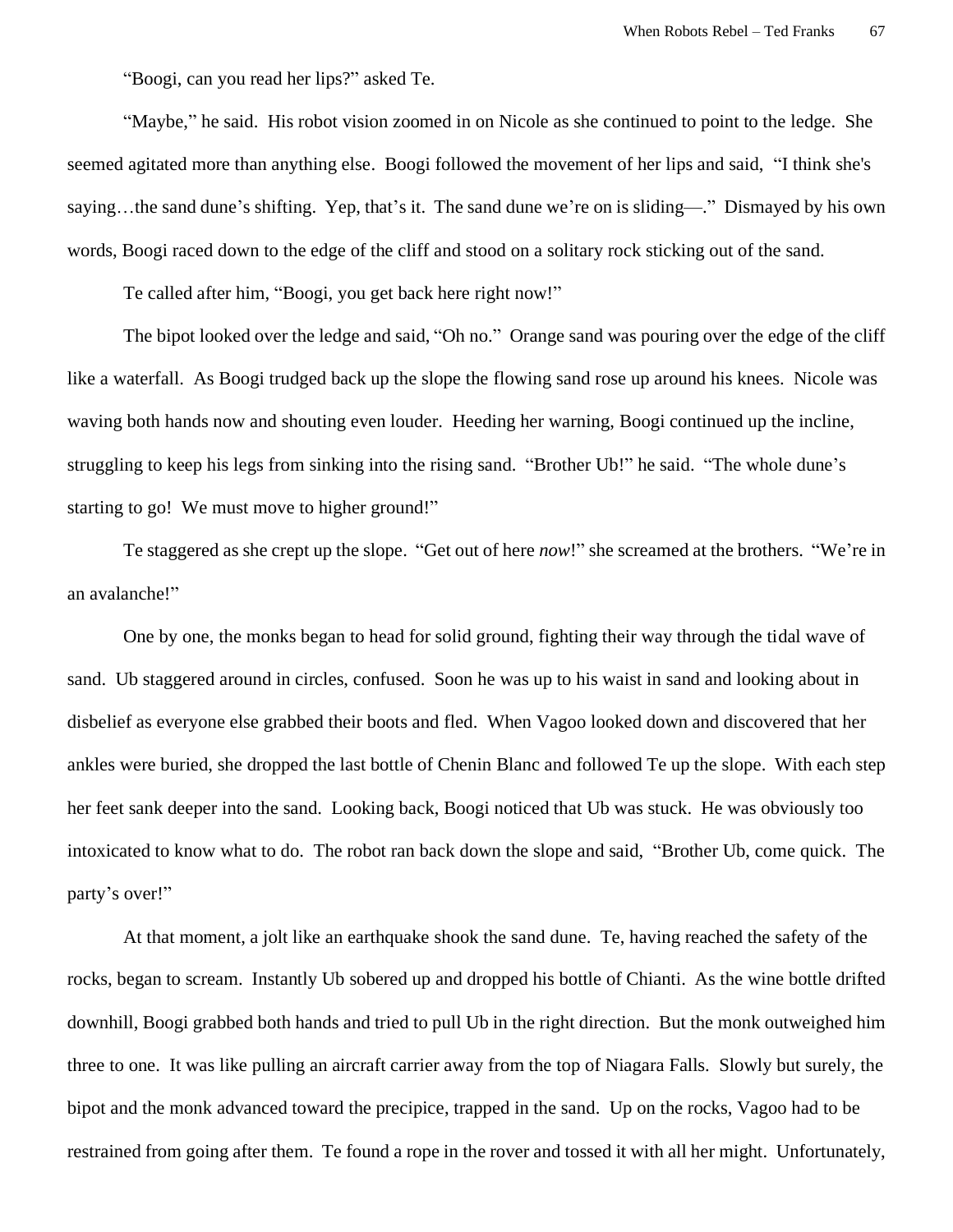it disappeared beneath the churning sand before Boogi could grab it.

"At least *she's* safe," the little chef thought, as the sand swirled even faster around his waist. An empty ice chest floated by like a canoe in the rapids. "I'm beginning to think this picnic was a bad idea," Ub said.

Looking up, Boogi noticed that the hovercraft was now directly above them and slowly descending. Laloose had left his seat and was hanging onto the door frame with one hand and reaching down with the other. Nicole was driving. Little by little, she maneuvered as close to the ledge as she dared, while Laloose reached out as far as he could. Boogi almost touched the cyclops' big hand.

"Let me grab hold first," said Ub. "You'll never be able to lift my bulk." The monk began to snatch at the air while Boogi held tight to his other hand. They were now at the very brink of the ledge. Boogi could hear the roar of the sand as it hit the ground after plunging for three miles. Suddenly he felt a tug on his arm and up he went, clutching Ub's hand as the monk held onto Laloose's hand for dear life. As the bipot and the monk dangled in midair, the hovercraft slowly climbed above the avalanche and circled around toward the bluff. The bipot looked up at Ub and said, "Thank goodness I'm lightweight."

The purple hovercraft flew over the rover and descended toward the safety of the rocks. Boogi was the first to touch the ground. Te ran up and gave the bipot a big hug at the same time as Ub landed on his backside. The stunned monk was immediately surrounded by his cheering brothers. Together they promptly hoisted him aloft. In the commotion nobody noticed that the sand dune had stopped sliding.

As the brothers sang, "For he's a jolly good fellow," the hovercraft came to rest on the rocks nearby. Nicole and Laloose climbed out of the cabin and waited patiently while the monks tossed the fat monk in the air. They caught him on the way down, but only after they had all collapsed in a heap. After the revelers got back on their feet, Ub did a quick head count to make sure that everyone was accounted for. Satisfied, he turned to Nicole and bowed, saying, "Thank you for saving all of our lives, kind lady." Nicole took off her dark glasses and waited patiently as the monk scrutinized her. "Aren't you our neighbor to the north?" he said. "You live out by the border and your name is Nicole."

"That is correct. And you would be…"

"Ub. I must say, I'm as thrilled to meet you as I was to be rescued by you."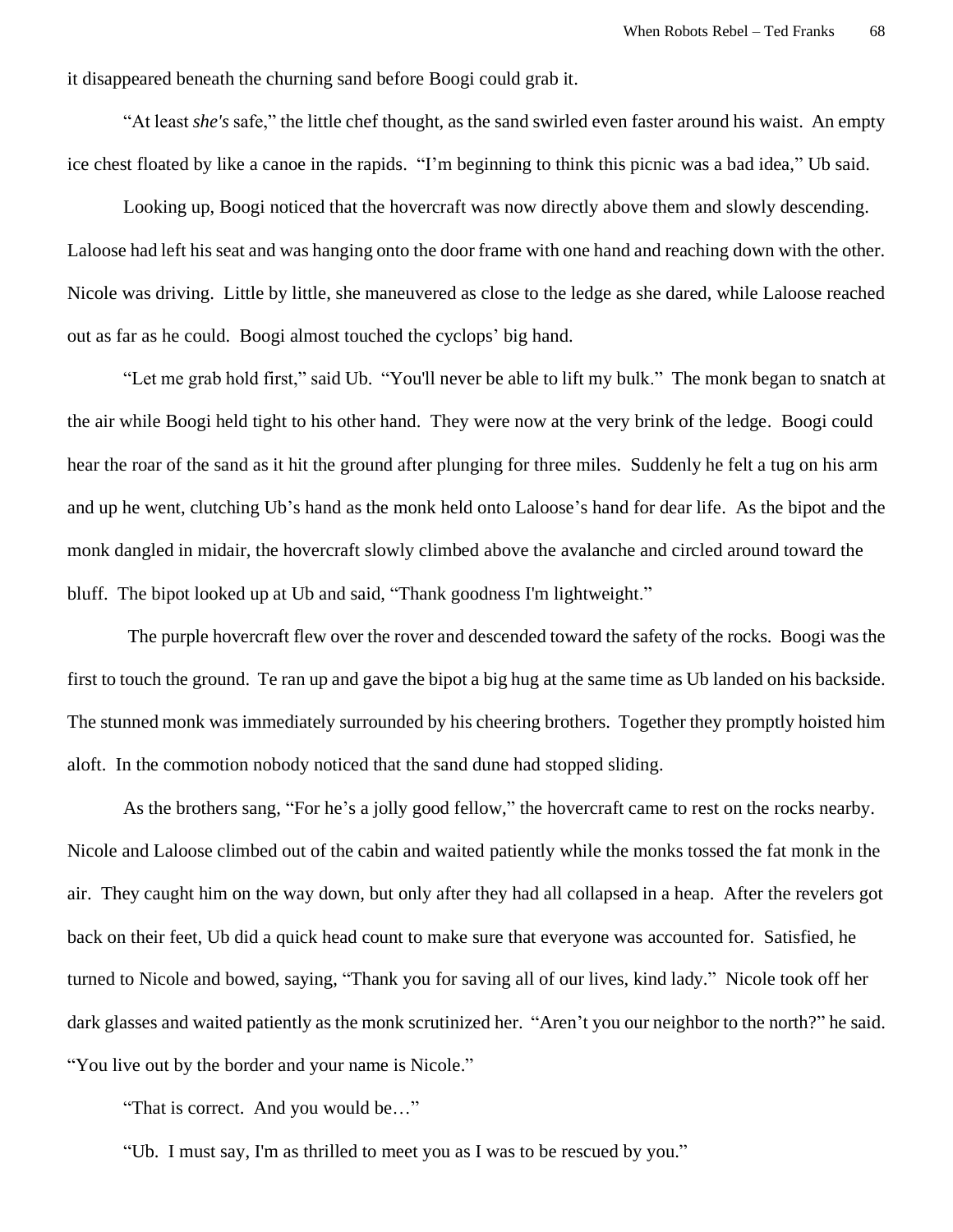Nicole laughed and said, "I believe I know two members of your household. Is it Boogi and Te?" The sister curtsied and said, "You have a good memory."

"I do," Nicole said. "But I've had a lifetime to practice, memorizing dialogue and what not. You're lucky we decided to visit Chasma Point today. I was rather shocked when I saw you picnicking on such a treacherous terrain. I've always wondered why they haven't posted warnings."

Suddenly a timid voice said, "Nicole?" It belonged to Vagoo. The housekeeper crept up and slowly raised her hand but stopped short of touching the woman's face. "Nicole?" she said, "Is that really you?"

"It is I. And who are *you*?"

"I'm Vagoo, a humble servant of Poowhi. I'm also your biggest fan. A long time ago Sister Mo gave me a cinema pad\* and that's how I found you. I've streamed every one of your movies at least a hundred times." Suddenly it dawned on Boogi who this woman really was, and he was nearly as flabbergasted as Vagoo.

Nicole was amused by the housekeeper's adulation. "Charmed," she said. "And I'm a fan of all my fans who are robots. For some reason, most of my fans *are* robots. Don't know why. First thing when we get home, I'll autograph one of my stills and have it sent to you. A hundred times? Brother Ub, your robots should get a life."

"Master Ka doesn't think they should have one," he confessed. "He believes a robot's place is in the home, serving his master."

"Kaaaaa?" Nicole said. She sounded like she was clearing her throat.

"That's right," Ub said. "Ka's been our abbot for almost nineteen years."

"I know the name well," Nicole said. "Do you still make Hoods?"

"Oh yes. We've already donated a thousand just this year alone."

"What a shame." She turned to Boogi and smiled. "Kind bipot, my invitation still stands. I hope you and your friends will visit us someday. It's only twenty miles from here as the bird flies. And my dear miss Te. I hope Kaaaaa will buy you a new pair of sandals."

<sup>\*</sup>A cinema pad projects a 3D hologram approximately three feet away from the lens. It streams movies via Wi-Fi.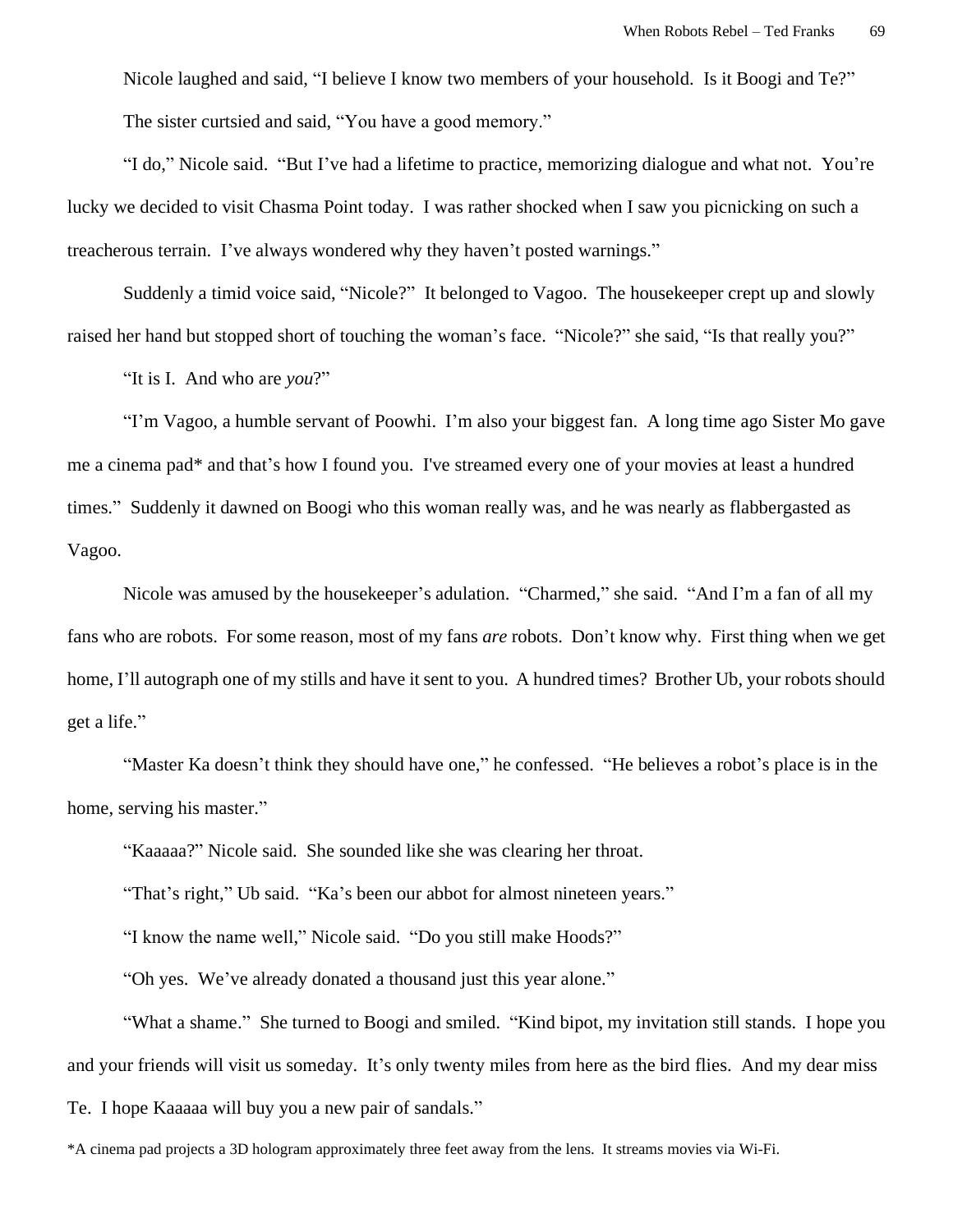After gamely shaking hands with each and every monk, Nicole took her leave. Holding onto Laloose's finger, she climbed into the hovercraft's plush back seat and waved goodbye. As the butterfly doors closed around her, the aircraft rose through the haze like a hot air balloon.

Sunset arrived with a pink and lavender glow. The tired revelers trudged back to the monastery in silence while the bipots rode in the rover. Te was at the wheel because Ub was suffering from a terrible hangover. Since Boogi's feet were too short to reach the pedals, she had volunteered to drive.

Vagoo was the only one in a talkative mood. For the past hour she had given Boogi a master class in Nicole trivia. As far as Vagoo was concerned, the appearance of this movie star was the highlight of their day. The avalanche was insignificant by comparison. Boogi wondered if Vagoo's infatuation with the famous Swede was akin to Dunei's love of screws. Could it be that the star owed her fame to a million Vagoos?

While the housekeeper babbled on about Nicole, Boogi was preoccupied with what Ka would do when he found out that his monastery was plum out of wine. The twilight had already covered the northern plateau with its dark cloak when the bipot spied the navigation light blinking in the gloom, inviting him to flee from Ka's wrath.

"That's where she lives," Vagoo whispered.

Boogi was curious. "Are you sure?"

"Ha! Everybody knows that Nicole lives out there under the flashing light. Isn't that right, Master U<sub>b</sub>?"

"Yep, it's common knowledge," he said. "Nicole's been living out there for as long as I've been at Poowhi, and that's going on twenty-four years. But she only visited the monastery once that I can remember, for Sister Mo's funeral."

Boogi kept his eyes on the mysterious red light as it disappeared and reappeared in the darkness. Now it took on a whole new meaning. It was an arrow pointing to Nicole. "So, she lives under that light?" he asked.

"Aiigo says she lives in a crater," Vagoo said. "He's flown over it a hundred times." She spoke with a tone of superiority as though the information she was divulging was the precious gossip of an elite few.